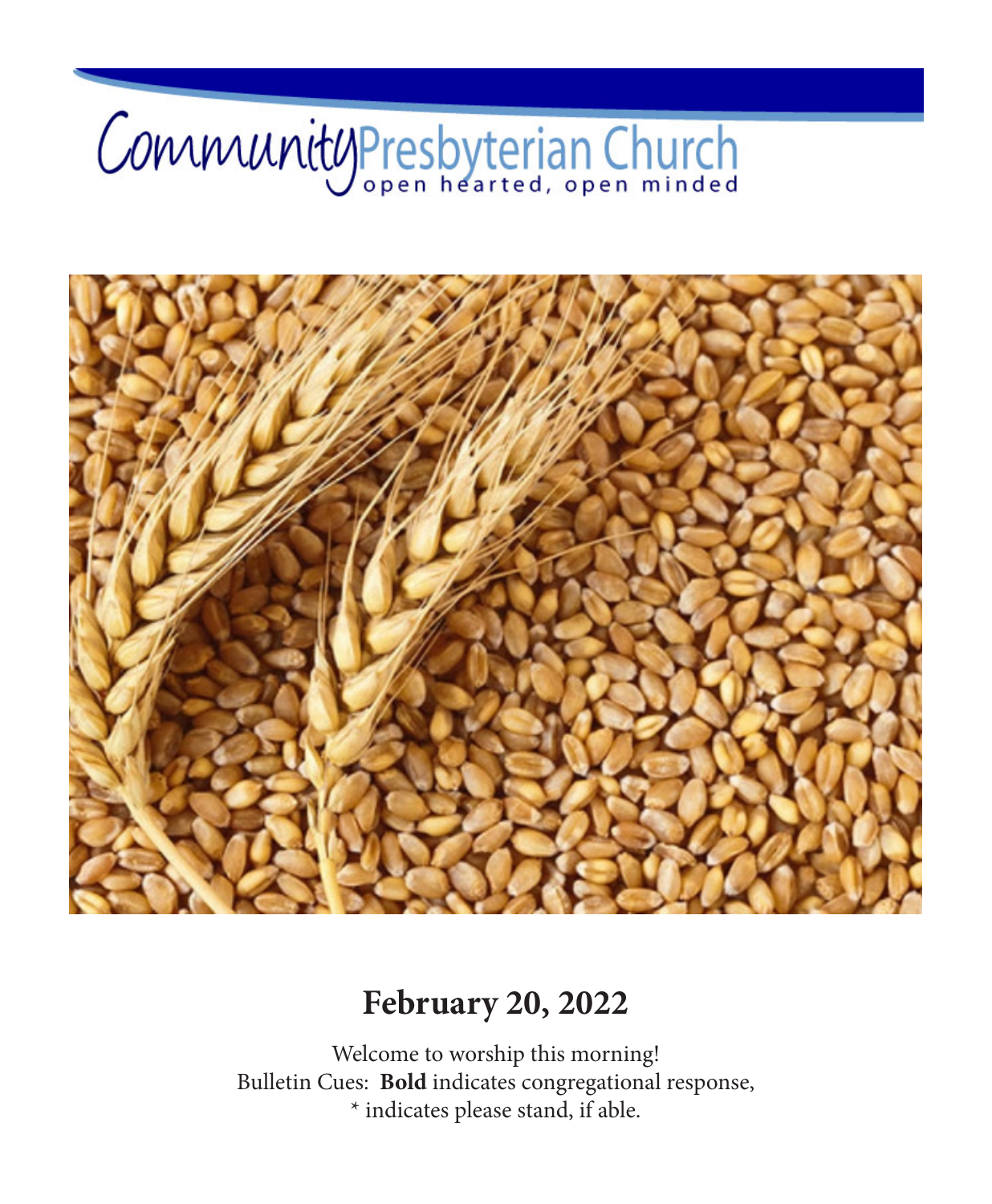#### **GATHERING AROUND THE WORD OF GOD**

#### WELCOME AND ANNOUNCEMENTS

#### PRELUDE

\*CALL TO WORSHIP God, you who are love, you create us in love. **We are the body of your love.** Christ, love made flesh, you come to us in grace and healing. **We are your Beloved, blessed and embraced.** Holy Spirit, energy of love, your fire alone in us is our life. **We are bearers of your love to this world. Fill us with your love, fill us to overflowing,**

**for the sake of the world you love. Amen.**

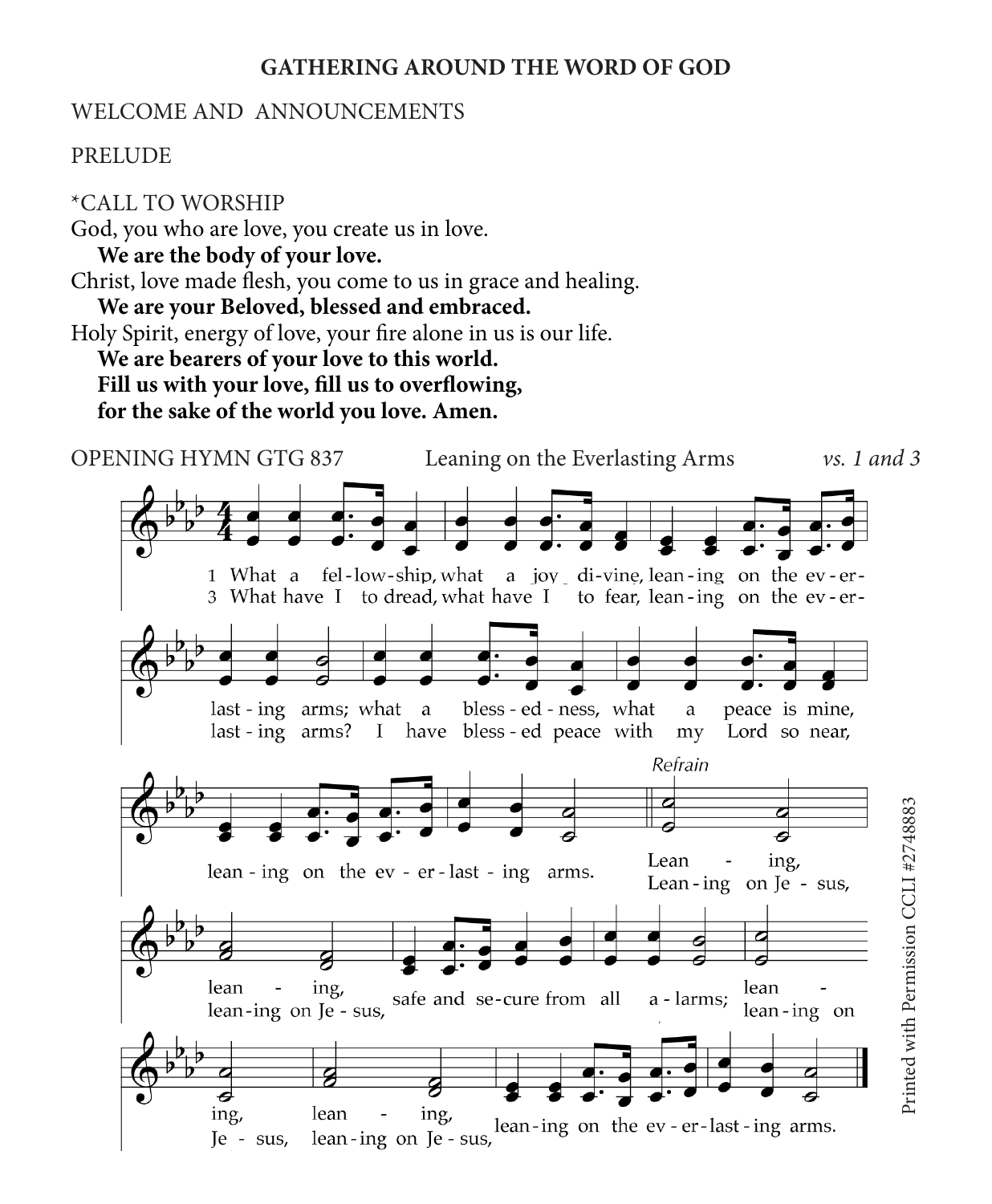#### **LISTENING FOR GOD'S WORD**

#### PRAYER FOR ILLUMINATION

God of love, you who created us in love, and for love, fill us with your love. Fill us to overflowing with love even for those we oppose or dislike. Fill us with the self-giving love of Christ. Give us hearts of peace, not war. God of love, fill us with your love. **Amen**.

#### PSALM READING Psalm 37

Do not fret because of people who behave wickedly; do not envy those who do wrong They will soon fade like the grass, and wither like the green herbs.

Trust in the One who is Good, and do good yourself;

then you will live in the land and enjoy security. Take delight in the One who delights in you, who will give you your heart's desires.

Commit your way to the One who is trustworthy, who will act on your behalf.

Be still before the Beloved, and wait patiently;

do not fret over those who prosper by using evil devices.

Refrain from anger, and forsake wrath. Do not fret—it leads only to evil. Those who wait for the Gracious One shall inherit the land.

The steadfast One is a refuge in the time of trouble, the salvation of the righteous. The Savior helps them and rescues them, because they take refuge there.

#### RESPONSIVE GOSPEL PRAYER Luke 6.27-38

*Jesus' "Sermon on the Plain" continues with his instructions for living and loving in a competitive, contrary world. Here his words are reshaped into shared prayer by Steve Garnaas-Holmes.*

I say to you that listen, Love your enemies,

#### **God of grace, give us compassion for those who are hard to love.**

Do good to those who hate you, bless those

who curse you, pray for those who abuse you.

**We pray for those who oppose or mistreat us, for they are deeply wounded.**

If anyone strikes you on the cheek, offer the other also;

#### **Give us grace and courage to be nonviolent.**

From anyone who takes away your coat do not withhold even your shirt.

#### **Give us your spirit of generosity.**

Give to everyone who begs from you;

and if anyone takes away your goods, do not ask for them again.

**Give us your spirit of forgiveness.**

Do to others as you would have them do to you.

**Help us see others as extensions of ourselves–and love them.**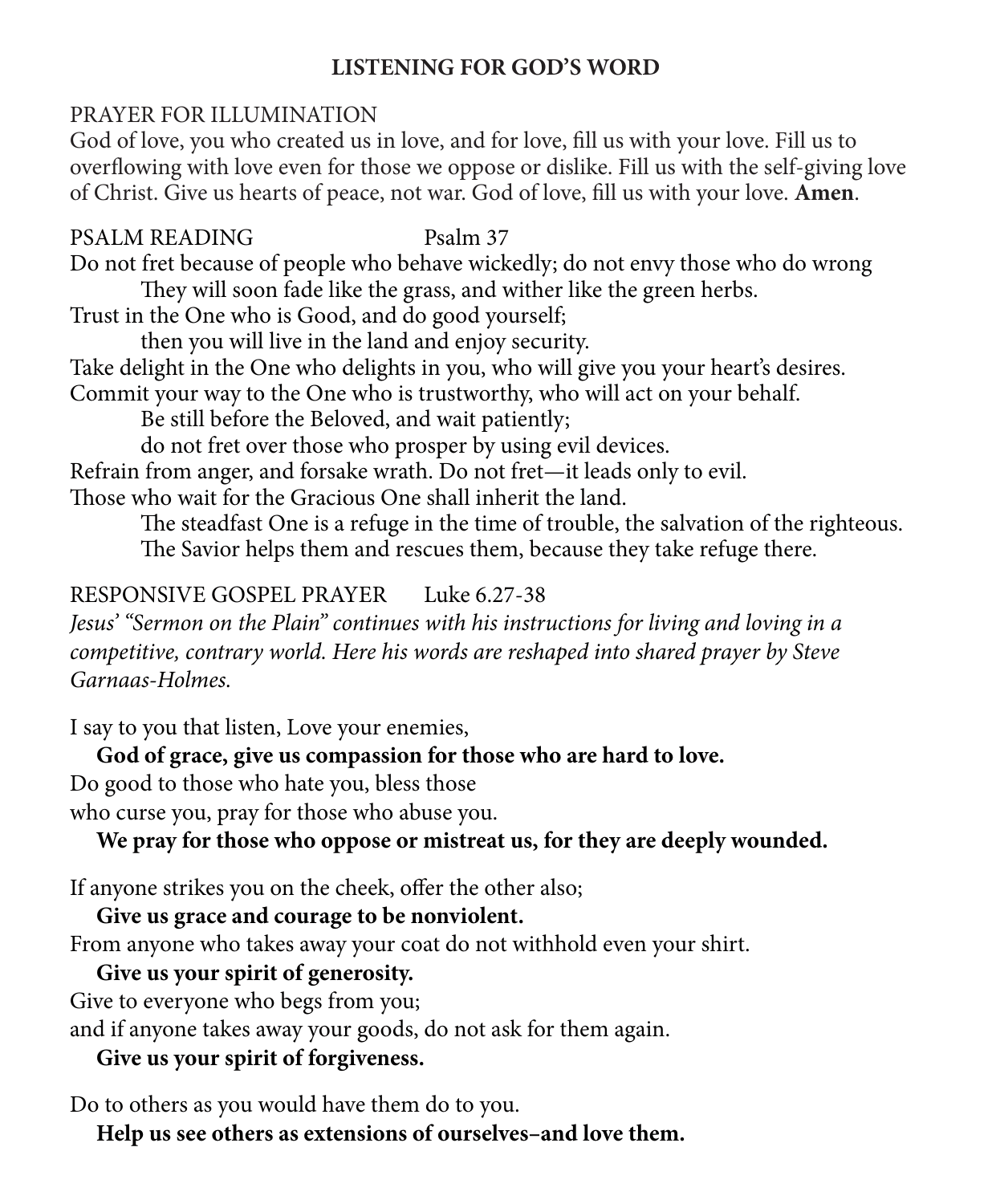But love your enemies, do good, and lend, expecting nothing in return.

**We desire only to be loving, not to be right, to be secure, to be victorious.** Be merciful, just as your Father is merciful.

#### **Give us your spirit of mercy.**

Do not judge, and you will not be judged; do not condemn, and you will not be condemned. Forgive, and you will be forgiven; give, and it will be given to you. A good measure, pressed down, shaken together, running over, will be put into your lap; for the measure you give will be the measure you get back.

#### **May we love as you have loved us.**

#### **We pray in the name and the spirit and the company of Christ. Amen.**

SPECIAL MUSIC *Grovel, Grovel* Donny Osmond from Andrew Lloyd Webber's *Joseph and the Amazing Technicolor Dreamcoat*

#### SCRIPTURE READING Genesis 45:3-11, 15

Joseph said to his brothers, "I am Joseph. Is my father still alive?" But his brothers could not answer him, so dismayed were they at his presence. Then Joseph said to his brothers, "Come closer to me." And they came closer. He said, "I am your brother, Joseph, whom you sold into Egypt. And now do not be distressed, or angry with yourselves, because you sold me here; for God sent me before you to preserve life. For the famine has been in the land these two years; and there are five more years in which there will be neither plowing nor harvest. God sent me before you to preserve for you a remnant on earth, and to keep alive for you many survivors. So it was not you who sent me here, but God; he has made me a father to Pharaoh, and lord of all his house and ruler over all the land of Egypt. Hurry and go up to my father and say to him, 'Thus says your son Joseph, God has made me lord of all Egypt; come down to me, do not delay. You shall settle in the land of Goshen, and you shall be near me, you and your children and your children's children, as well as your flocks, your herds, and all that you have. I will provide for you there—since there are five more years of famine to come—so that you and your household, and all that you have, will not come to poverty.' And he kissed all his brothers and wept upon them; and after that his brothers talked with him.

SERMON *Golden* Pastor Jan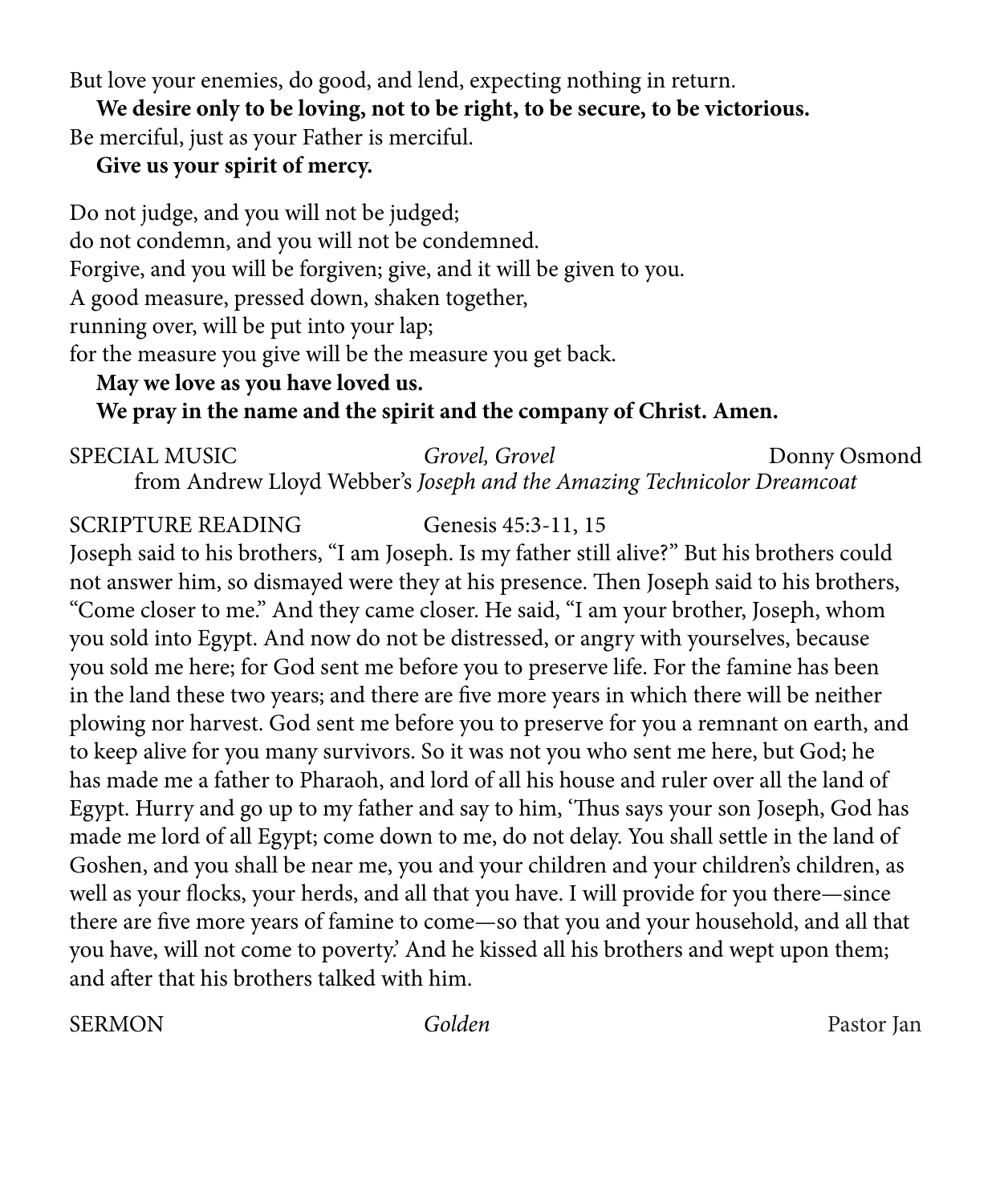#### **RESPONDING TO GOD'S GRACE**



### JOYS AND CONCERNS/PRAYERS OF THE PEOPLE

#### God, our Savior,

#### **hear our prayer.**

#### LORD'S PRAYER

**Heart of heavenly Love, hallowed be your name.**

**your harmony come, your will be done, on earth as it is in heaven.**

**Give us this day our daily bread;**

**and forgive us our debts, as we forgive our debtors;**

**and let us not be led into temptation, but deliver us from evil.**

**For the peace, the potential, and the praise are yours, now and forever. Amen**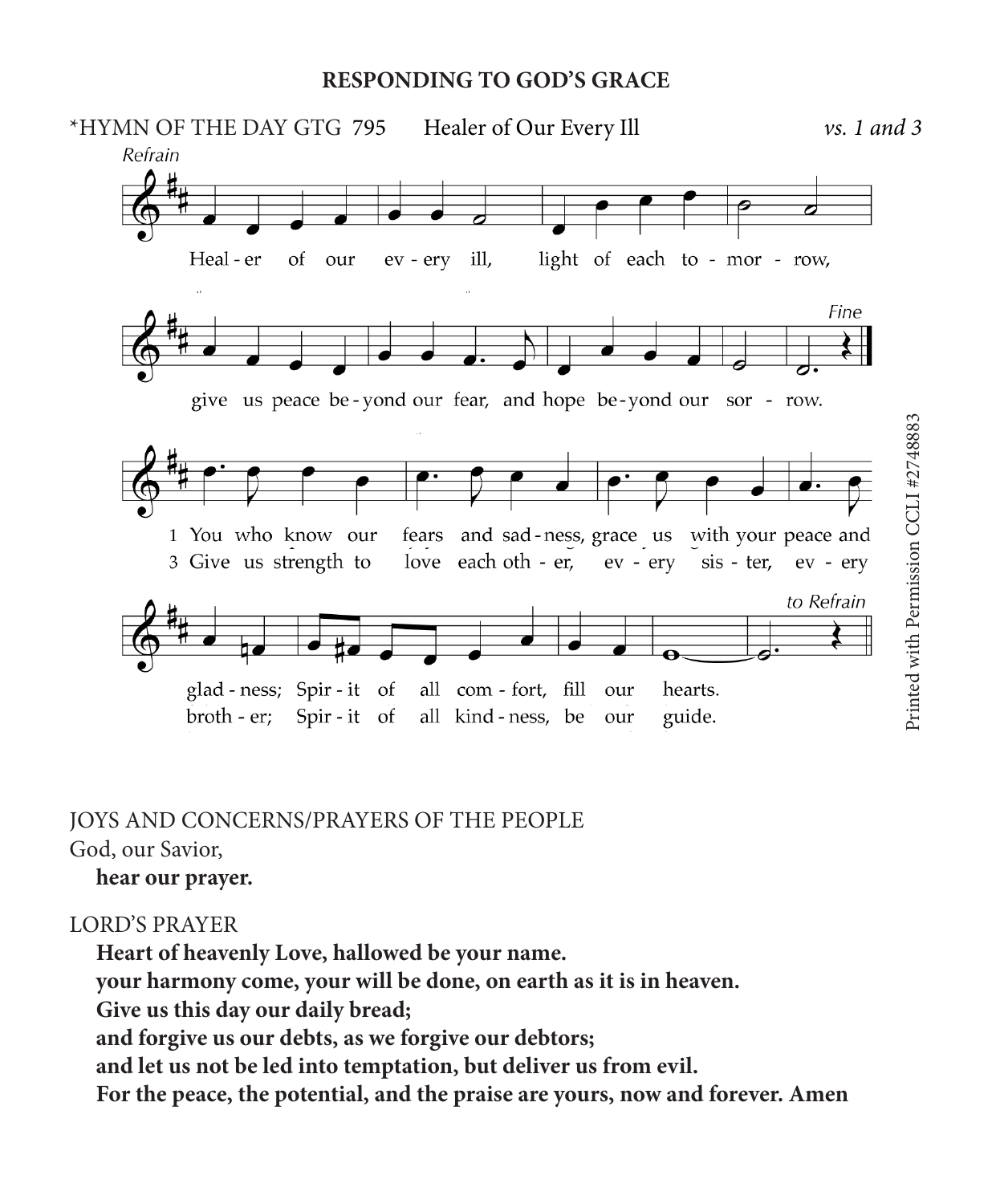#### **SENDING INTO THE WORLD TO LOVE AND SERVE**



Printed with Permission CCLI #2748883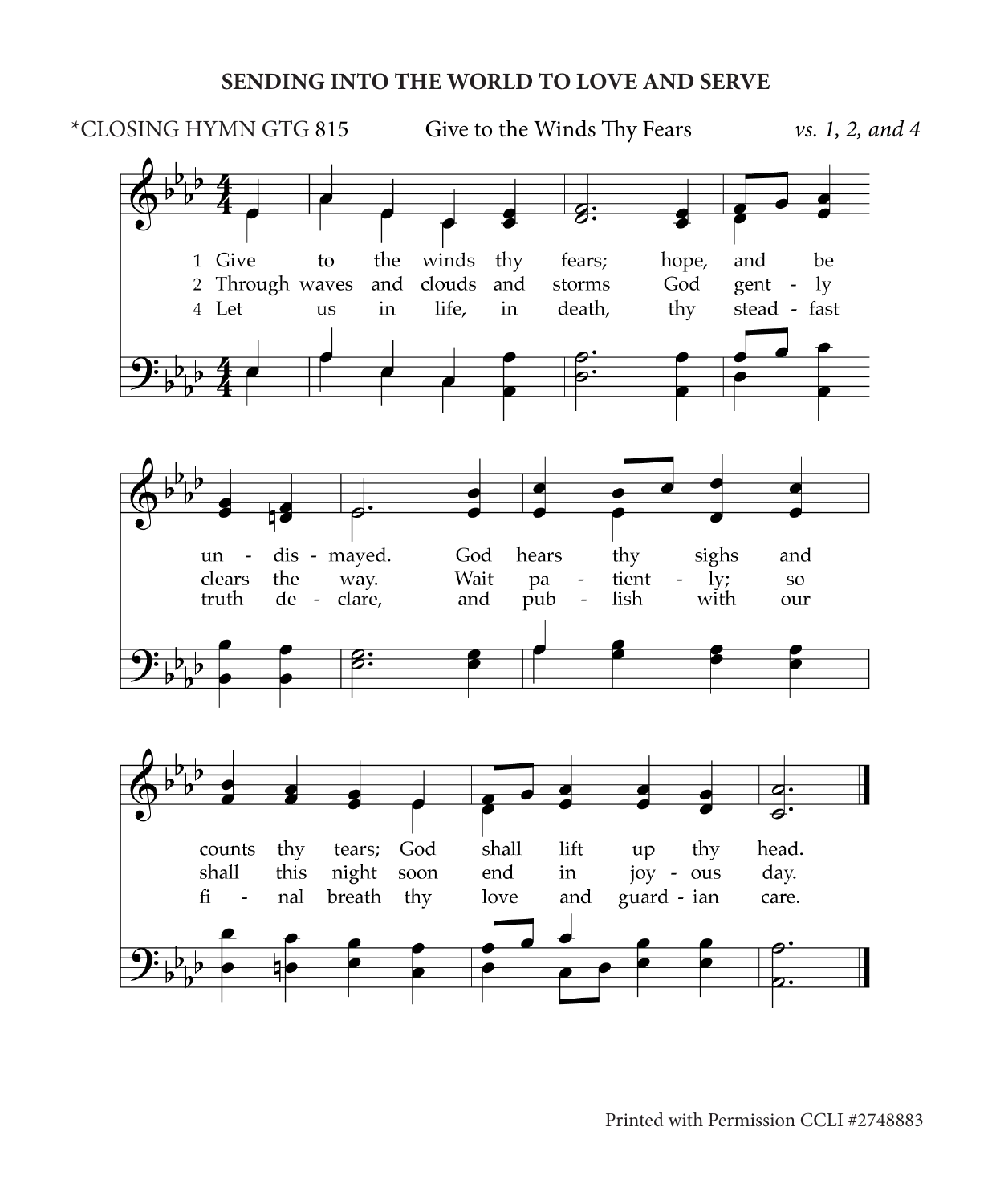\*CHARGE AND BLESSING You are being sent: To catch people with Good News. To lure them with Love. You are blessed. You are loved. Your roots are firmly planted in the Water of Life, in the stream that never runs dry. Shower the world with Love and watch as the Beloved Garden blossoms.

Go in peace, and walk wet, always. **Thanks be to God!**

#### **POSTLUDE**



PW will resume its Bible Study, *What My Grandmothers Taught Me,* on Tuesday, February 22 at 10:00 am. The study will continue March 8, March 22 and conclude on April 5. Participants can meet onsite or online, whatever way is most comfortable!



Following Bible study, at 11 am, the film Not for Sale will be streamed. It documents housing discrimination in the Twin Cities in the 1950s and 1960s. All are welcome to attend. As the film is two hours long, those who view it may wish to bring a snack or bag lunch. We will maintain covid precautions.



The Book Discussion Group will meet in Sunday, February 27 at 10:30 am (after the daily text tutorial) to discuss *We're Better Than This* by Elijah Cummings. All are welcome to join in this discussion!



Lent begins on Wednesday, March 2nd. There will be an Ash Wednesday worship service at 7 pm that evening. During Lent, daily devotions will be available "to expand and deepen your spiritual walk through Lent." One way to receive them is through daily texts. As we ran into a small glitch in the set up of our daily texts, please wait to sign up for the daily texts until next week. Stephanie will email directions next week. There will also be a tutorial on signing up on Sunday, February 27 after worship.